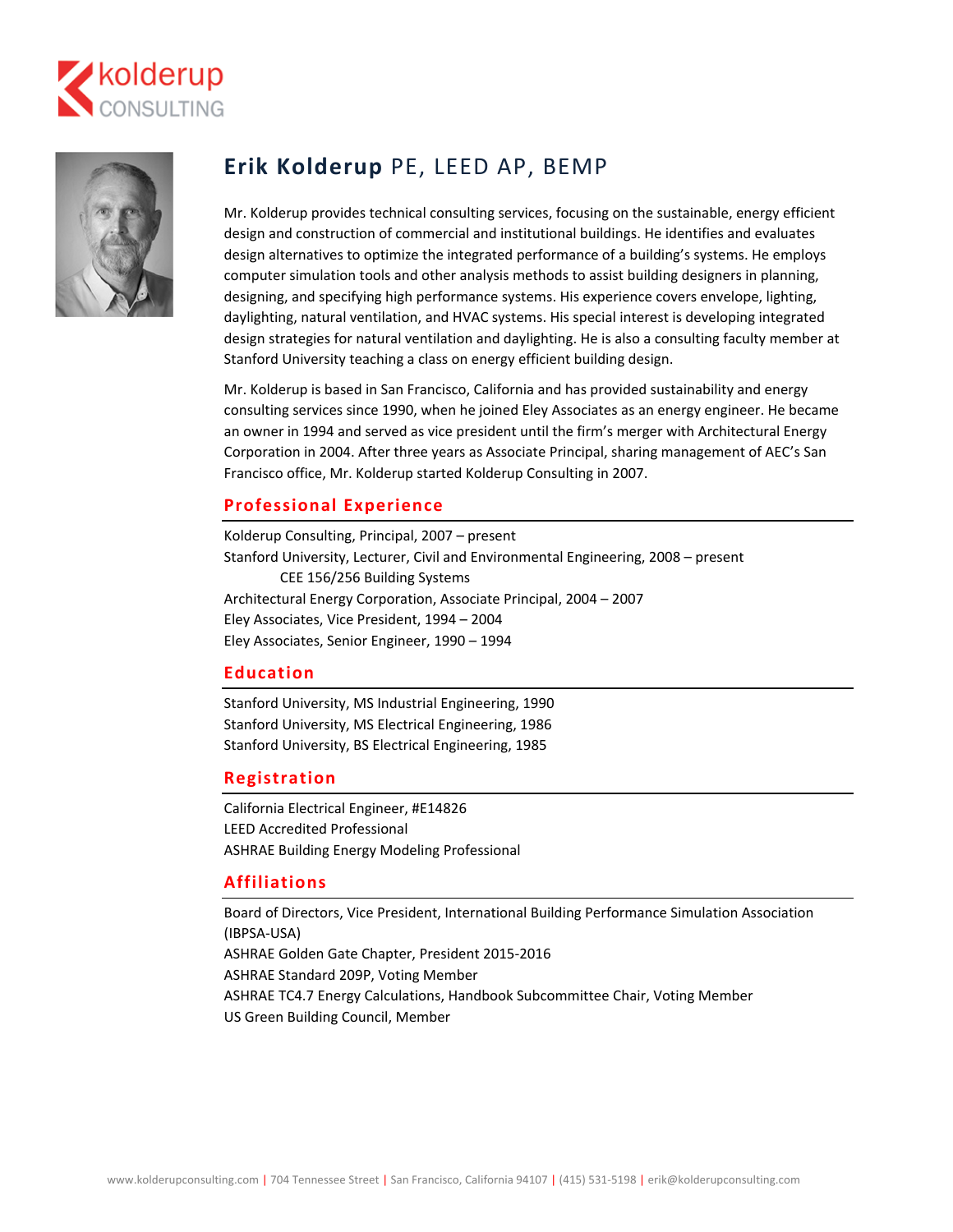

## **Design Consulting Experience**

Mr. Kolderup's experience includes life‐cycle cost analysis, LEED energy calculations, energy code compliance, and utility incentive calculations. He has provided design consulting services for hundreds of buildings, including:

- Optisolar Inc, PV Manufacturing Facility, 1,000,000 ft<sup>2</sup>, Sacramento, CA
- ‐ Cal Poly San Luis Obispo, Poly Canyon Village Dormitories, 822,000 ft2
- CalSTRS Headquarters Office Building, 400,000 ft<sup>2</sup>, West Sacramento, CA
- East Contra Costa County Courthouse, 70,000 ft<sup>2</sup>, Pittsburgh, CA
- Ebay Building 17 Office Building, 190,000 ft<sup>2</sup>, San Jose, CA
- Lincoln High School Bungalow Replacement Building, 18,000 ft<sup>2</sup>, San Francisco, CA
- Mills Peninsula Hospital, 360,000 ft<sup>2</sup>, Burlingame, CA
- San Francisco International Airport West Field Cargo Building, 88,000 ft<sup>2</sup>, San Francisco, CA
- ‐ Oakland Airport Terminal 2 Extension, Oakland, CA
- ‐ Georgina Blach Middle School, Los Altos, CA
- ‐ "Casa Nueva" Santa Barbara County Office Building, Santa Barbara, CA
- SFPUC Emergency Operations Center, 15,000  $ft^2$ , San Francisco, CA
- Grass Valley Animal Shelter, 7,000 ft<sup>2</sup>, Grass Valley, CA
- ‐ Sustainable Design Standards, San Francisco Unified School District

### **Training Experience**

Mr. Kolderup has extensive experience developing and presenting training for building industry professionals and public agency employees on topics including energy efficient design, energy code compliance, simulation software usage, LEED energy calculations, and commissioning. His training programs include:

- ‐ Stanford University Lecturer, Civil & Environmental Engineering 156/256 *Building Systems*, Spring 2008‐2012, Winter 2013‐2015.
- ‐ Kuwait Energy Modeling Training Lawrence Berkeley National Lab & Kuwait Ministry of Energy and Water. 2016.
- ‐ Building Energy Modeling Workshops International Building Performance Simulation Association. 2010 – 2016.
- ‐ Hawaii Energy Code Training, 2012 State of Hawaii
- ‐ High Performance School Design Collaborative for High Performance Schools (CHPS)
- ‐ Exceeding Title 24 for Offices, Schools, Laboratories, and Retail Buildings PG&E
- ‐ VisualDOE energy simulation software and LEED energy performance calculations Eley Associates and Architectural Energy Corporation
- ‐ Commissioning for Small Buildings, California Department of General Services California Energy Commission